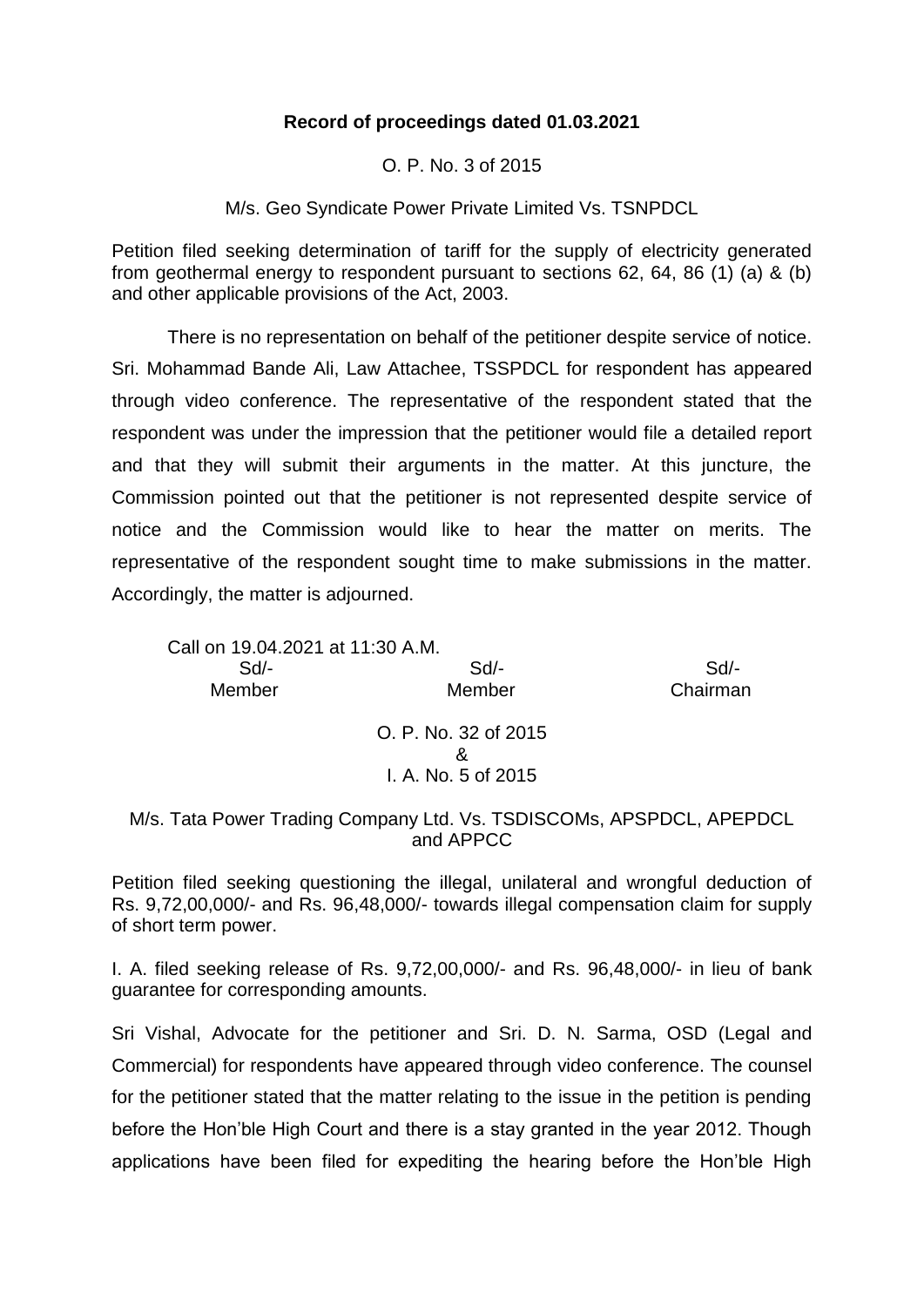Court, due to heavy work load before the Hon'ble High Court, the same is not being taken up for hearing. The Commission pointed out that the issue of jurisdiction also is involved in the matter. The Commission required the petitioner to file a detailed memo in the matter on the issues of pendency and jurisdiction. The Counsel for petitioner agreed to do so. The representative of the respondents is also in agreement with the request and submissions of the counsel for petitioner. According the matter is adjourned.

| Call on 19.04.2021 at 11:30 A.M. |                      |          |
|----------------------------------|----------------------|----------|
| $Sd/-$                           | Sd                   | Sd       |
| Member                           | Member               | Chairman |
|                                  | O. P. No. 42 of 2015 |          |

M/s. Penna Cement Industries Ltd. Vs. APTRANSCO, APPCC & DISCOM

Petition filed seeking recovery of Rs. 2,66,34,295/- towards pending dues on account of supply of electricity.

Sri. Challa Gunaranjan, Counsel for petitioner and Sri. D. N. Sarma, OSD (Legal & Commercial) for respondents have appeared through video conference. The counsel for petitioner stated that the matter involves four distribution companies and it was filed in the combined APERC and the matter involves jurisdiction also and as such the matter has to be transferred to CERC. This is in view of the judgment of the Hon'ble Supreme Court in the matter of jurisdiction. The Commission may transfer this file to CERC. The representative of the respondents is in agreement with the submissions of the counsel for petitioner. Accordingly, the Commission will make necessary orders.

| $Sd$ - | $Sd$ -               | $Sd$ -   |
|--------|----------------------|----------|
| Member | Member               | Chairman |
|        |                      |          |
|        | O. P. No. 51 of 2015 |          |
|        | &                    |          |
|        | I. A. No. 25 of 2015 |          |
|        |                      |          |

M/s. Nile Limited Vs. APCPDCL, TSSPDCL & APSPDCL

Petition filed seeking directions to the respondents for payment of monthly power bills.

I. A. filed seeking amendment of title in the original petition.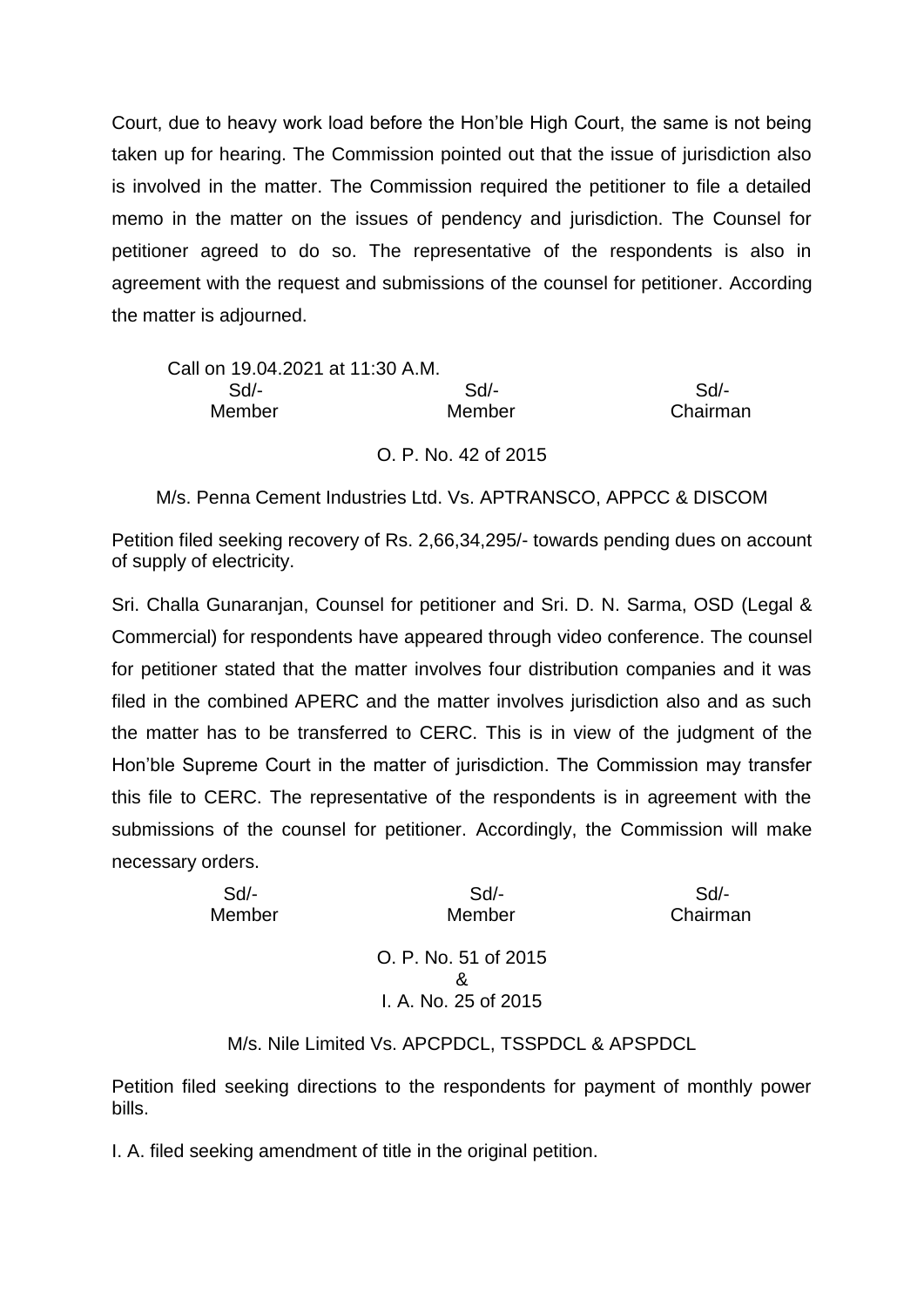Sri. Challa Gunaranjan, Counsel for petitioner and Sri. Mohammad Bande Ali, Law Attachee for TSDISCOMs have appeared through video conference. The counsel for petitioner stated that the matter is before the CERC and he was the counsel for the petitioner, when the matter was filed before the combined ERC. However, the matter involves four distribution companies and the matter falls under jurisdiction issue also and as such the matter has to be transferred to CERC. This is in view of the judgment of the Hon'ble Supreme Court in the matter of jurisdiction. The Commission may transfer this file to CERC. The representative of the respondents is in agreement with the submissions of the counsel for petitioner. Accordingly, the Commission will make necessary orders.

 Sd/- Sd/- Sd/- Member Member Chairman

O. P. No. 2 of 2016

M/s. Ultra Tech Cement Limited Vs. TSSPDCL & its officers

Petition filed seeking questioning the action of DISCOM in not implementing the order of the CGRF and to punish the licensee under section 142 of the Act, 2003.

Sri. Challa Gunaranjan, Counsel for the petitioner and Sri. Mohammad Bande Ali, Law Attachee of TSSPDCL for respondents have appeared through video conference. The counsel for the petitioner stated that the matter is with regard to implementation of the order of the CGRF. The respondents have approached the Hon'ble High Court by filing writ petition, which was decided by the single judge holding that there is no remedy against the order of the CGRF. The respondents further questioned the said order before a Division Bench of the Hon'ble High Court, which has allowed the appeal and remanded the matter back to the single judge for a fresh consideration by holding where there is no remedy provided under the statute in such cases, parties can invoke the writ jurisdiction. Thus, the matter is pending before the Hon'ble High Court, as there is no stay by the Hon'ble High Court, the DISCOM ought to have implemented the order of the CGRF. However, since the matter is pending before the Hon'ble High Court, the same may be adjourned sinedie without any date. The petitioner will approach the Commission with a memo as and when the writ petition is disposed of. The representative of the respondents agreed to the factual position.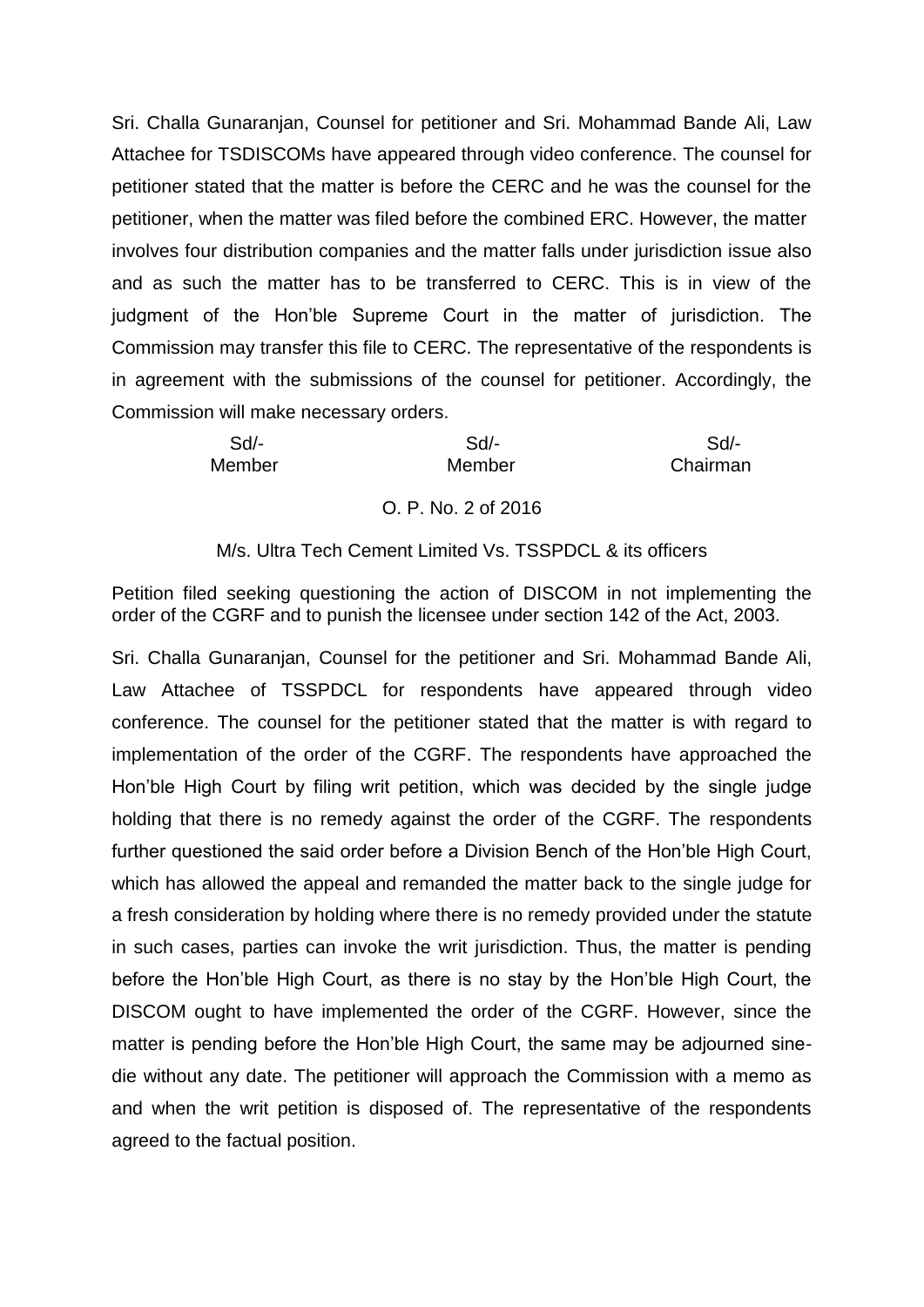In view of the submission of the counsel for the petitioner, the matter is adjourned sine-die and the petitioner will make a memo about the disposal of the case pending before the Hon'ble High Court. Upon such memo, the matter will be taken up for hearing.

 Sd/- Sd/- Sd/- Member Member Chairman

O. P. No. 8 of 2021

M/s. Singareni Collieries Company Limited Vs TSDISCOMs

Petition filed seeking resolution of disputes regarding billing U/s. 86 (1) (f) of the Act, 2003.

Sri. Jishnu, Consultant for the petitioner and Sri. D. N. Sarma, OSD (Legal and Commercial) for the respondents have appeared through video conference. The representative of the respondents sought time of four weeks for filing counter affidavit on behalf of the respondents. Accordingly, the matter is adjourned.

| Call on 19.04.2021 at 11.30 AM. |        |          |
|---------------------------------|--------|----------|
| Sd/-                            | Sd/-   | $Sd/$ -  |
| Member                          | Member | Chairman |

O. P. No. 9 of 2021

M/s. Madhucon Sugar & Power Industries Limited Vs. TSNPDCL

Petition filed Seeking determination of the tariff and fixed cost in respect of 24.2 MW bagasse based cogeneration project.

Sri. Challa Gunaranjan, Advocate for petitioner and Sri. Mohammad Bande Ali, Law Attachee of TSSPDCL for respondent have appeared through video conference. The counsel for the petitioner stated that the petition is filed for determination of the tariff for the petitioner's project. The representative of the respondent sought time of two months for filing counter affidavit in the matter. The respondent is permitted to do so and the counter shall be filed on or before 19.04.2021 by serving a copy of the same to the counsel for petitioner through email or in physical form. The counsel for petitioner may file rejoinder, if any, on or before 26.04.2021 by serving a copy of the